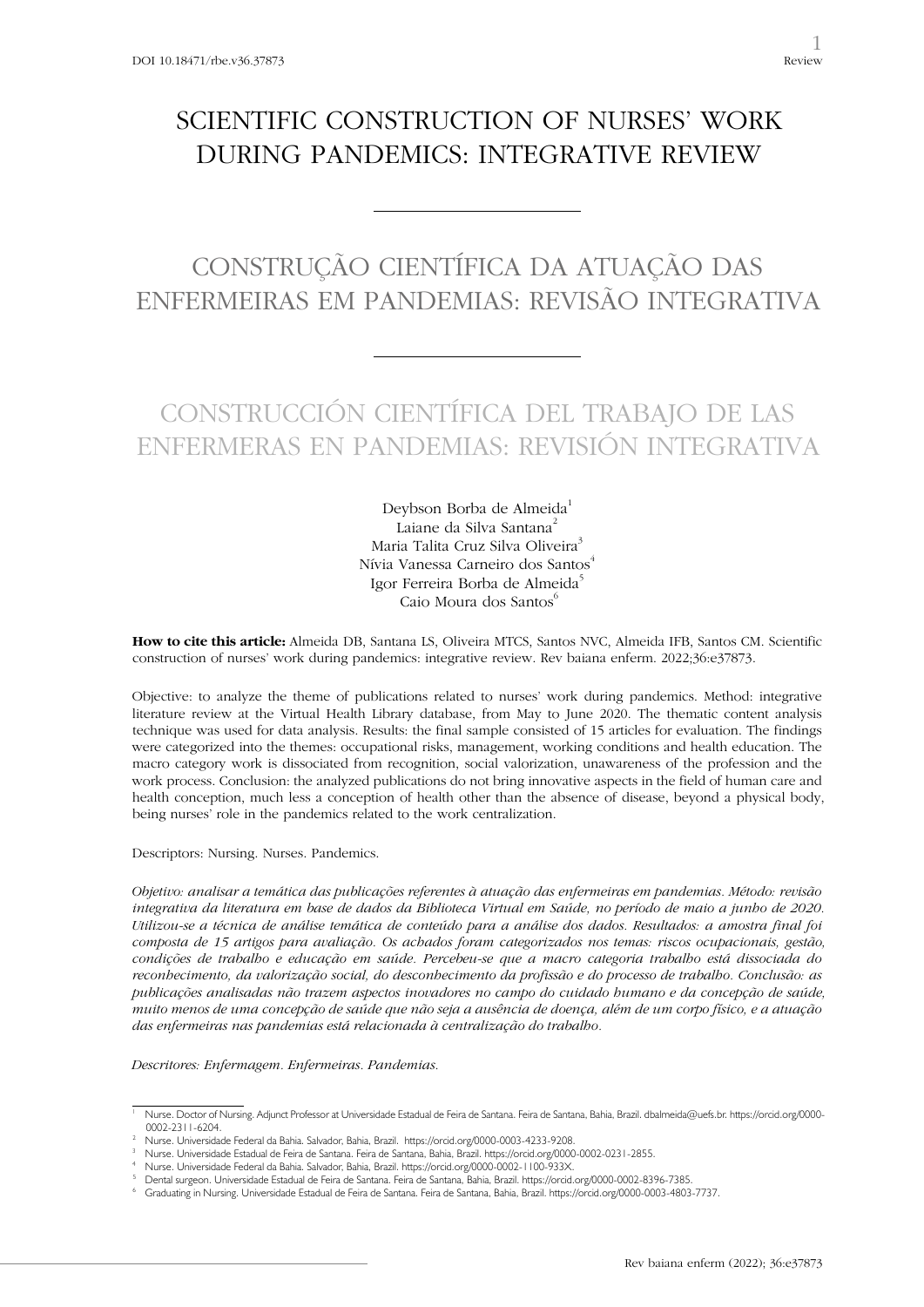*Objetivo: analizar el tema de las publicaciones relacionadas con el trabajo de las enfermeras en pandemias. Método: revisión integradora de la literatura en la base de datos de la Biblioteca Virtual de Salud, de mayo a junio de 2020. La técnica de análisis de contenido temático se utilizó para el análisis de datos. Resultados: la muestra final consistió en 15 artículos para su evaluación. Los hallazgos se clasificaron en los temas: riesgos laborales, gestión, condiciones de trabajo y educación sanitaria. Se observó que la categoría macro trabajo está desvinculada del reconocimiento, la valorización social, el desconocimiento de la profesión y del proceso de trabajo. Conclusión: las publicaciones analizadas no aportan aspectos innovadores en el campo de la atención humana y la concepción de la salud, y mucho menos una concepción de la salud distinta de la ausencia de enfermedad, además de un cuerpo físico, y el papel de las enfermeras en las pandemias está relacionado con la centralización del trabajo.*

*Descriptores: Enfermería. Enfermeras. Pandemias.*

#### **Introduction**

Nursing is an action or activity carried out predominantly by women who need it to reproduce their own existence, use knowledge from other sciences and a synthesis produced by themselves, to apprehend their work object in what interests the field of care in the profession, aiming to meet the social and health needs of the Brazilian population, thus keeping an intrinsic relationship with the political dimension and its social processes $<sup>(1)</sup>$ .</sup>

The nurse bases her performance on the essence and specificity of care to the individual, family or community. Her scope of the own attributions is marked by the indissociability of care and management and exercised in the dimensions of health promotion, disease prevention, health recovery and rehabilitation. Thus, nurses have as their object of work the care of the person, through a nursing process that must be constructed through specific theories, aiming at the comfort, embracement and wellbeing of the person<sup> $(2)$ </sup>.

More specifically, the dimensions of nursing knowledge are: empirical, ethical, personal, aesthetic and emancipatory knowledge. The empirical is based on popular knowledge. Ethical refers to social and behavioral values that may be linked to the professional code. Personal means self-knowledge and self-accomplishment, which are horizontally related. Aesthetic is related to health education issues, teaching and learning. Emancipatory knowledge is contextualized through the critical analysis of the situation and the environment where the teaching and learning experience occurs<sup>(3)</sup>.

As for the nurse's fields of activity and her work process, the following are identified: managing, assisting, teaching, researching and participating politically. These are dynamic and present constant opportunities, are contained in each other, presenting their elements and the interrelationship between them, demonstrating their complexity and that nursing work is multifaceted, requires a set of knowledge, skills and attitudes properly articulated in the daily life of services and in health systems; this work process had to adapt to the new pandemic reality $(4)$ .

In this scenario, Brazil recorded the first confirmed case of COVID-19 on February 26, 2020, imported from Italy<sup>(5)</sup>, and by April 20, 2020, 40,581 confirmed cases and 2,845 deaths had already been recorded in the country<sup>(6)</sup>, triggering the need for a series of strategic actions to contain the spread and number of hospitalizations. From this perspective, health professionals, especially nurses and physicians, have been appointed as the actors of the pandemic front, as they have played an important role in the dimensions of management, research and care, being repeatedly present in discussions and news related to COVID-19 $\text{\textdegree}$ .

Thus, in the context of health teams, nursing constitutes more than half of the workforce in Brazil and the need to reinvent and value the profession emerges through the qualification and development of professionals aligned with the Unified Health System (UHS). Strengthening nursing leadership is the main goal, which, even with a marked role in coping with the pandemic,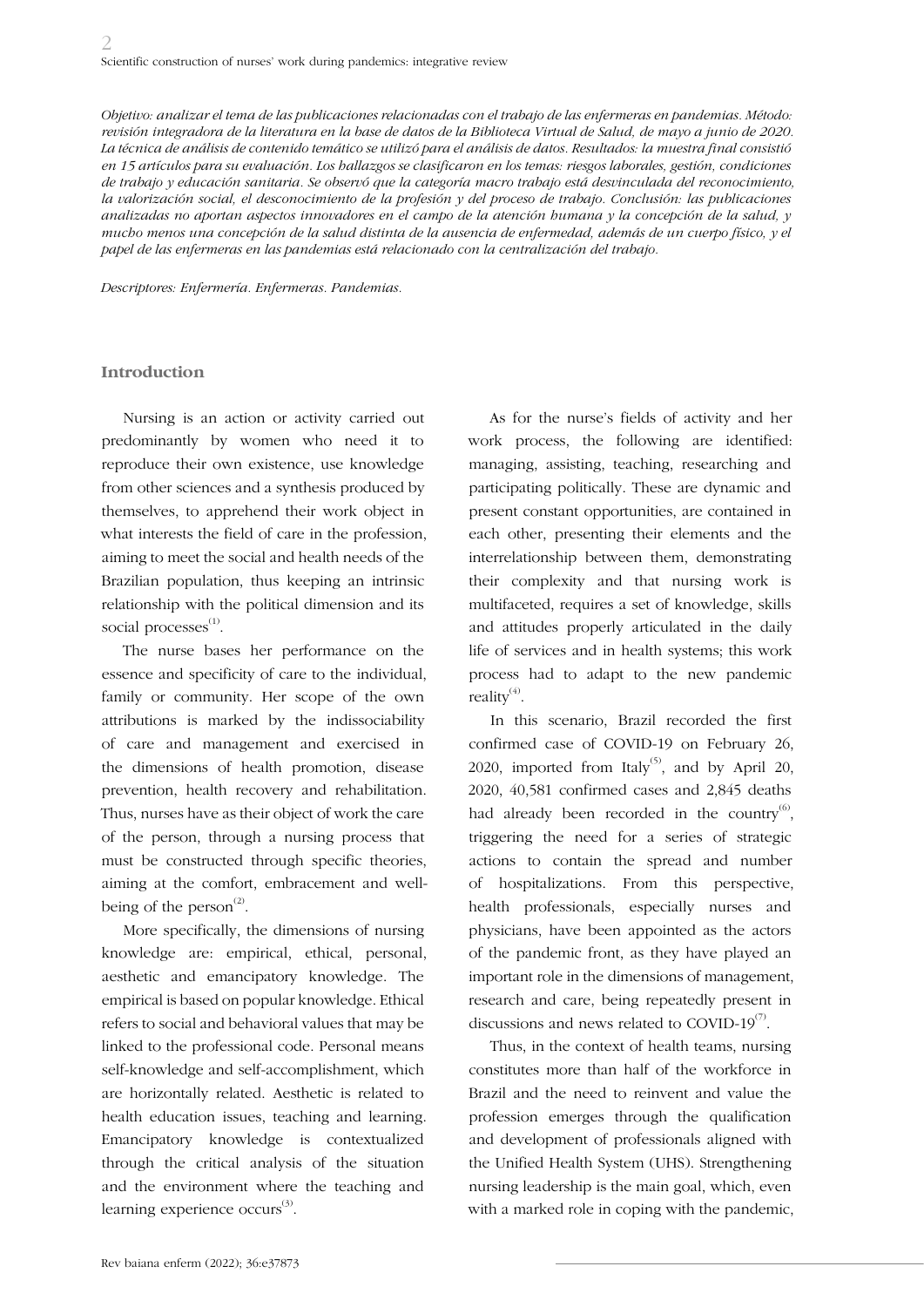lacks political and management protagonism for decision-making and rights achievement<sup> $(8)$ </sup>.

Parallel to these notes, when thinking about the centrality of the nurse's work, especially in crisis, epidemic and pandemic situations, and at the same time, when we analyze the social problem of this field, marked by a social and technical division of work, this article questions: how is the work of nurses in pandemic times constructed in the scientific field? This research aims to analyze the theme of Brazilian publications related to the performance of nurses in pandemic time.

### **Method**

This research used two study methods, one to obtain and the other to analyze the data. In the first stage, to obtain the data, an integrative literature review was carried out, whose purpose was to synthesize results obtained by studies on a theme or question, in a comprehensive, orderly and systematic way<sup>(9-10)</sup>. It was based on the constitution of a broader analysis of the literature, a fact that contributes to reflections related to research methods and results and allows discussions about future investigations $<sup>(11)</sup>$ .</sup> Subsequently, thematic content analysis was performed, which is characterized as a technique for analyzing information about human behavior, enabling a very varied application, and has two functions: verification of hypotheses and/ or questions and discovery of manifested contents(12).

For the literature review, the steps recommended in a study $^{(9)}$  were followed, which indicates as an initial stage the identification of the theme and the selection of the hypothesis or question, which, for this study, was as follows: "How is the work of nurses in pandemic times constructed in the Brazilian scientific field?" Next, progress was made to the other stages, in the following order: definition of inclusion and exclusion criteria, selection of the sample,

determination of the information to be collected and categorization of the selected studies, analysis and discussion of the findings until reaching the synthesis of knowledge.

To fulfill this stage, the bibliographic survey was carried out through consultation with the database of the Virtual Health Library (VHL), from May to June 2020. The search strategy used was composed of the following combined descriptors: (*enfermagem* OR nursing OR *enfermería*) AND (*enfermeira* OR *enfermeiras* OR nurse OR nurses OR *enfermera*) AND (*enfermeiro* OR *enfermeiros*) AND (*pandemias*  OR pandemic OR *pandemia*). The inclusion criteria adopted were: original articles or experience reports in Portuguese, English and Spanish related to the theme, of any year and with availability of free access. The exclusion criteria used were incomplete articles or articles that did not address the proposed theme. After using the search strategy, 49 articles were found, and after applying the criteria, only 15 remained for analysis.

After selecting the articles, there was the determination of the relevant information for the research, categorization, analysis and summarization of the results. To achieve an efficient organization, the findings were categorized into a synthesis-chart, on the themes occupational risks, management, working conditions and health education<sup> $(10-11)$ </sup>, and later evaluated using the thematic content analysis technique.

It is noteworthy that there was no need to submit this research to the Research Ethics Committee because this study uses secondary data from other studies $^{(13)}$ .

#### **Results**

The results of this search are presented in the following two charts. Chart 1 describes the title, type of study, objectives and categories of the articles.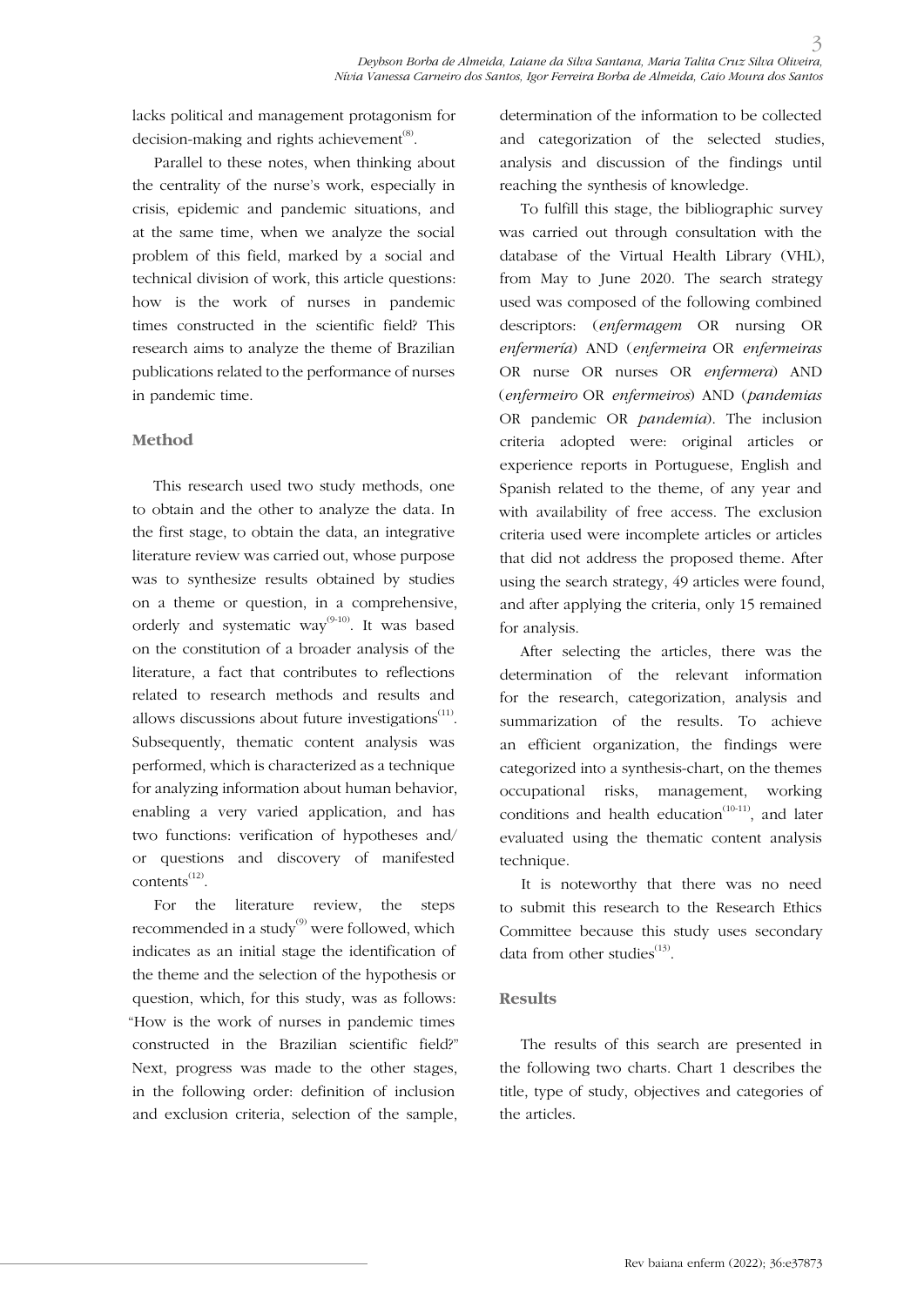**Chart 1 –** Characterization of the studies included in the integrative review according to the title of the article, type of study, objective and categories. Brazil, May-Jun. 2020 (continued)

| Title of the article                                                                                                                                                                     | Type of study | Objective(s)                                                                                                                                                                                                                                                   | Category             |
|------------------------------------------------------------------------------------------------------------------------------------------------------------------------------------------|---------------|----------------------------------------------------------------------------------------------------------------------------------------------------------------------------------------------------------------------------------------------------------------|----------------------|
| Expanding nursing's<br>role in responding<br>to global pandemics<br>$5/14/2018^{(14)}$ .                                                                                                 | Qualitative   | To analyze and recognize the<br>main symptoms of the disease,<br>aiming to alert the population<br>and preventive services to<br>prevent and/or reduce the<br>spread of the virus.                                                                             | Health<br>education  |
| Moral Distress in the<br>Midst of the COVID-19<br>Pandemic <sup>(15)</sup> .                                                                                                             | Qualitative   | To analyze the moral distress<br>of nurses during the COVID-19<br>pandemic.                                                                                                                                                                                    | Occupational<br>risk |
| COVID-19 in the Year<br>of the Nurse <sup>(16)</sup> .                                                                                                                                   | Qualitative   | To analyze the increasing illness<br>of nurses before this pandemic.                                                                                                                                                                                           | Occupational<br>risk |
| A qualitative study<br>on the psychological<br>experience of<br>caregivers of COVID-19<br>patients <sup>(17)</sup> .                                                                     | Qualitative   | To explore the psychology of<br>nurses who care for patients<br>with COVID-19.                                                                                                                                                                                 | Occupational<br>risk |
| Psychological stress of<br>ICU nurses in the time<br>of COVID- $19^{(18)}$ .                                                                                                             | Qualitative   | To evaluate the psychological<br>impacts that newly graduated<br>nurses suffer during COVID-19<br>infection.                                                                                                                                                   | Occupational<br>risk |
| The professional values<br>of Chilean nurses in<br>times of sanitary crisis<br>by Covid- $19^{(19)}$ .                                                                                   | Qualitative   | To analyze the values and<br>behavior of a person and nurses<br>before the Covid-19 pandemic.                                                                                                                                                                  | Occupational<br>risk |
| Management of<br>the coronavirus<br>pandemic in a hospital:<br>professional experience<br>$report^{\left( 20\right) }.$                                                                  | Qualitative   | To describe the management<br>experience for the care of<br>confirmed or suspected<br>Coronavirus patients in a<br>hospital in the metropolitan<br>region of Porto Alegre.                                                                                     | Management           |
| Management and<br>leadership of nursing<br>services in the<br>emergency plan for the<br>pandemic COVID-19:<br>the experience of<br>the clinic hospital of<br>Barcelona <sup>(21)</sup> . | Qualitative   | To analyze the demands of<br>nurses to manage the COVID-19<br>pandemic, in addition to<br>challenging both the provision<br>of personnel and supplies and<br>sanitary material.                                                                                | Management           |
| What the COVID-19<br>pandemic tells us about<br>the need to develop<br>resilience in the nursing<br>workforce <sup>(22)</sup> .                                                          | Qualitative   | To analyze briefly previous<br>pandemics and disasters that<br>have affected health systems,<br>as well as the 2020 COVID-19<br>pandemic, and consider how<br>leading nurses can support<br>staff and show organizational<br>resilience during this emergency. | Management           |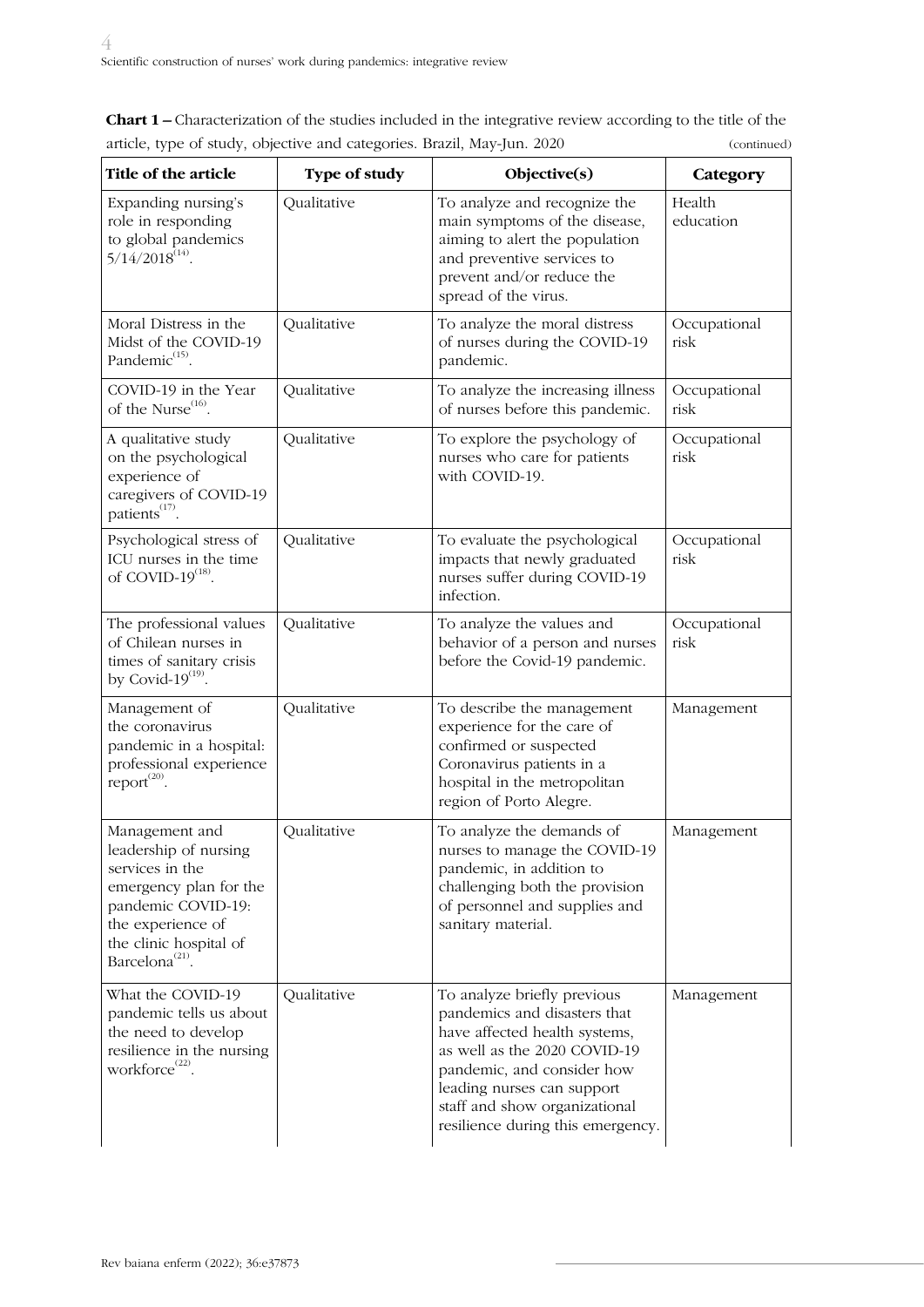| Title of the article                                                                                                                       | Type of study | Objective(s)                                                                                                                                                                                                                                                                                          | Category              |
|--------------------------------------------------------------------------------------------------------------------------------------------|---------------|-------------------------------------------------------------------------------------------------------------------------------------------------------------------------------------------------------------------------------------------------------------------------------------------------------|-----------------------|
| Estimating Weekly Call<br>Volume to a National<br>Nurse Telephone Triage<br>Line in an Influenza<br>Pandemic <sup>(23)</sup> .             | Quantitative  | To analyze Nursing screening<br>lines and call rates for<br>hospitalization based on<br>experience with the nursing<br>screening line.                                                                                                                                                                | Management            |
| Influenza infection<br>control practices in<br>labor and delivery units<br>during the 2009 H1N1<br>influenza pandemic <sup>(24)</sup> .    | Qualitative   | To assess the presence and<br>usefulness of written policies<br>and practices on infection<br>control, consistent with the<br>guidelines of the Center for<br>Disease Control and Prevention<br>(CDC) in the hospital's labor and<br>delivery units (L&D) during the<br>2009 H1N1 influenza pandemic. | Management            |
| Nurses: Courageous,<br>Committed, and<br>Fed $Up^{(25)}$ .                                                                                 | Qualitative   | To recognize the critical role that<br>nurses and midwives play in<br>ensuring the health of the world<br>population.                                                                                                                                                                                 | Working<br>conditions |
| Legal aspects of<br>COVID-19 pandemic<br>management for<br>community nurses <sup>(26)</sup> .                                              | Qualitative   | To analyze how working<br>conditions can develop<br>in relation to the law on<br>professional responsibility<br>and briefly analyze the likely<br>increase in voluntary workers,<br>as well as an important aspect of<br>patient confidentiality.                                                     | Working<br>conditions |
| 100 years on: the<br>Spanish Flu, pandemics<br>and keeping nurses<br>safe $^{(27)}$ .                                                      | Qualitative   | To analyze the context in which<br>nurses are during the past 100<br>years, bringing information<br>on the proportion of deaths<br>between the general population<br>and health professionals.                                                                                                        | Working<br>conditions |
| Nurses and practitioners<br>during the flu epidemic<br>of 1918: Analysis<br>through the Spanish<br>$press^{\left( \overline{2}8\right) }.$ | Qualitative   | To address the events related to<br>the epidemic in the relationship<br>with nursing professionals from<br>the periodic perspective.                                                                                                                                                                  | Working<br>conditions |

**Chart 1 –** Characterization of the studies included in the integrative review according to the title of the article, type of study, objective and categories. Brazil, May-Jun. 2020 (conclusion)

Source: Created by the authors.

Chart 2 describes the main results of the articles analyzed according to the title of the

article and the results found.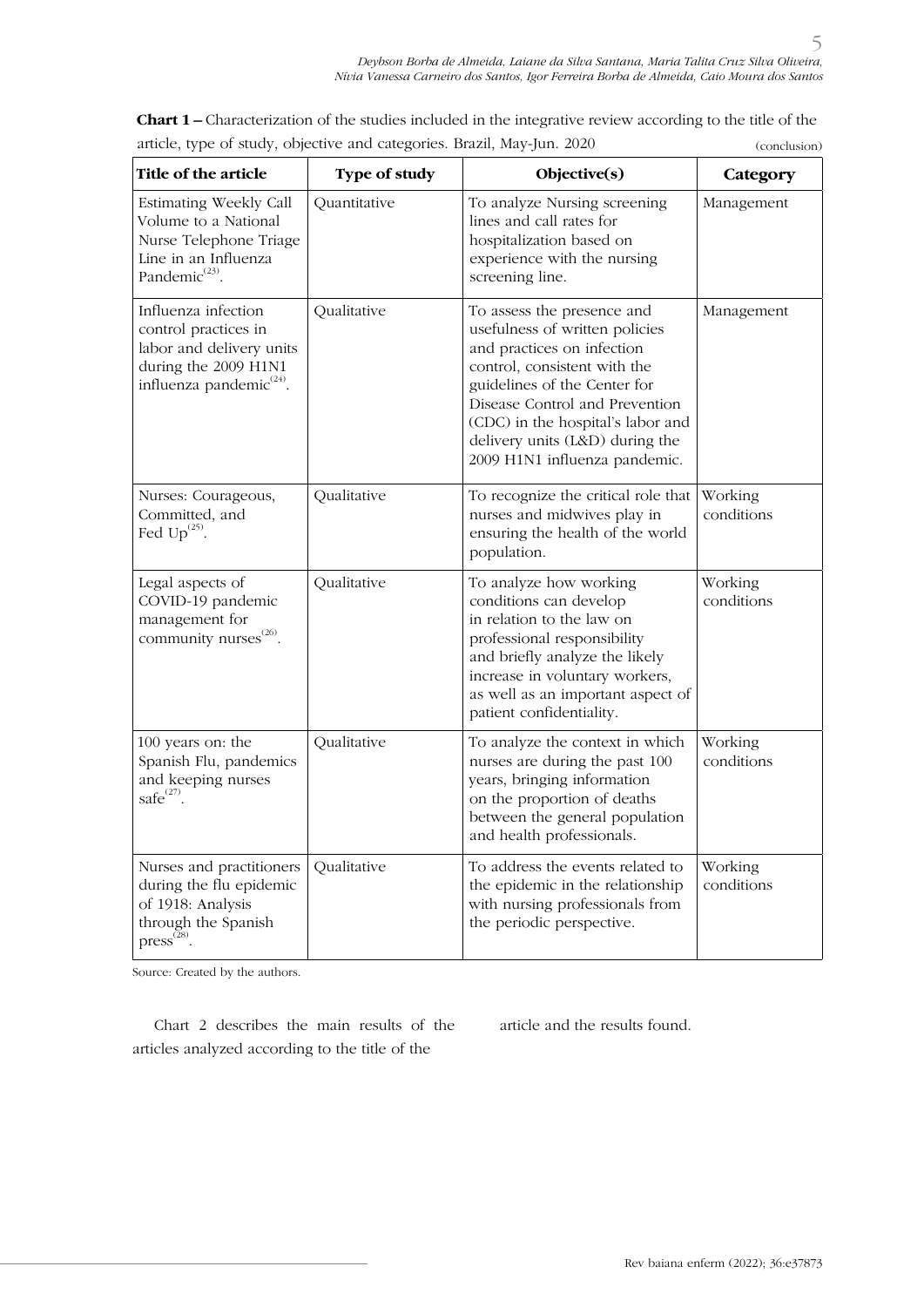| <b>Chart 2 –</b> Description of the main results of the articles selected according to the title of the manuscript |             |
|--------------------------------------------------------------------------------------------------------------------|-------------|
| and its results. Brazil, May-Jun. 2020                                                                             | (continued) |

| <b>Article</b>                                                                                                 | <b>Results</b>                                                                                                                                                                                                                                                                                                                                                                                                                                                                                                                                                                                                                                                                                                                             |
|----------------------------------------------------------------------------------------------------------------|--------------------------------------------------------------------------------------------------------------------------------------------------------------------------------------------------------------------------------------------------------------------------------------------------------------------------------------------------------------------------------------------------------------------------------------------------------------------------------------------------------------------------------------------------------------------------------------------------------------------------------------------------------------------------------------------------------------------------------------------|
| Psychological stress of ICU nurses in the<br>time of COVID-19 <sup>(18)</sup> .                                | Due to the increased number of cases of the COVID-19<br>pandemic, health systems overload and generate<br>psychological distress to nurses. When researching 85<br>ICU nurses, the main manifestations were: decreased<br>appetite or indigestion (59%), fatigue (55%), difficulty<br>to sleep (45%), nervousness (28%), frequent crying<br>(26%), and even suicidal thoughts (2%). Nurses without<br>professional experience face a major psychological<br>crisis. Therefore, these psychological impacts must be<br>evaluated and resolved, so that they do not become<br>a risk factor for COVID-19 infection, since this factor<br>influences immunity and self-protection, as well as the<br>quality and safety of the health system. |
| Moral Distress in the Midst of the<br>COVID-19 Pandemic <sup>(15)</sup> .                                      | Nurses on the front line of treatment of patients with<br>COVID-19 are at risk at various levels of developing<br>moral distress. The community can help support<br>nurses by staying at home, to flatten the curve, and by<br>maintaining social distance when they need to leave<br>to get essential supplies. Moreover, we can do random<br>acts of kindness for nurses in our lives.                                                                                                                                                                                                                                                                                                                                                   |
| COVID-19 in the Year of the Nurse <sup>(16)</sup> .                                                            | Nurses are becoming patient due to the new pandemic<br>that plagues the world, COVID-19. This is happening<br>because of a lack of knowledge about this new<br>pandemic or the scarcity of resources needed to combat<br>it safely. In addition, it informs about the signs and<br>symptoms of COVID-19, which starts quickly, causing<br>an increase in hospitalizations and in the capacity of<br>health systems, because if they are not adequately<br>addressed, they compromise the patients and the staff<br>of the hospital that provides the care.                                                                                                                                                                                 |
| A qualitative study on the psychological<br>experience of caregivers of COVID-19<br>patients <sup>(17)</sup> . | The psychological experience of nurses caring for<br>patients with COVID-19 can be summarized in four<br>themes. First, the negative emotions present in the<br>initial stage, which consist of fatigue, discomfort and<br>helplessness, were caused by high intensity work, fear,<br>anxiety and concern for patients and family members.<br>Second, self-control styles included psychological<br>and life adjustment, altruistic acts, team support, and<br>rational cognition. Third, growth under pressure, which<br>included greater affection and gratitude, development<br>of professional responsibility and self-reflection. Finally,<br>positive emotions occurred simultaneously with<br>negative emotions.                    |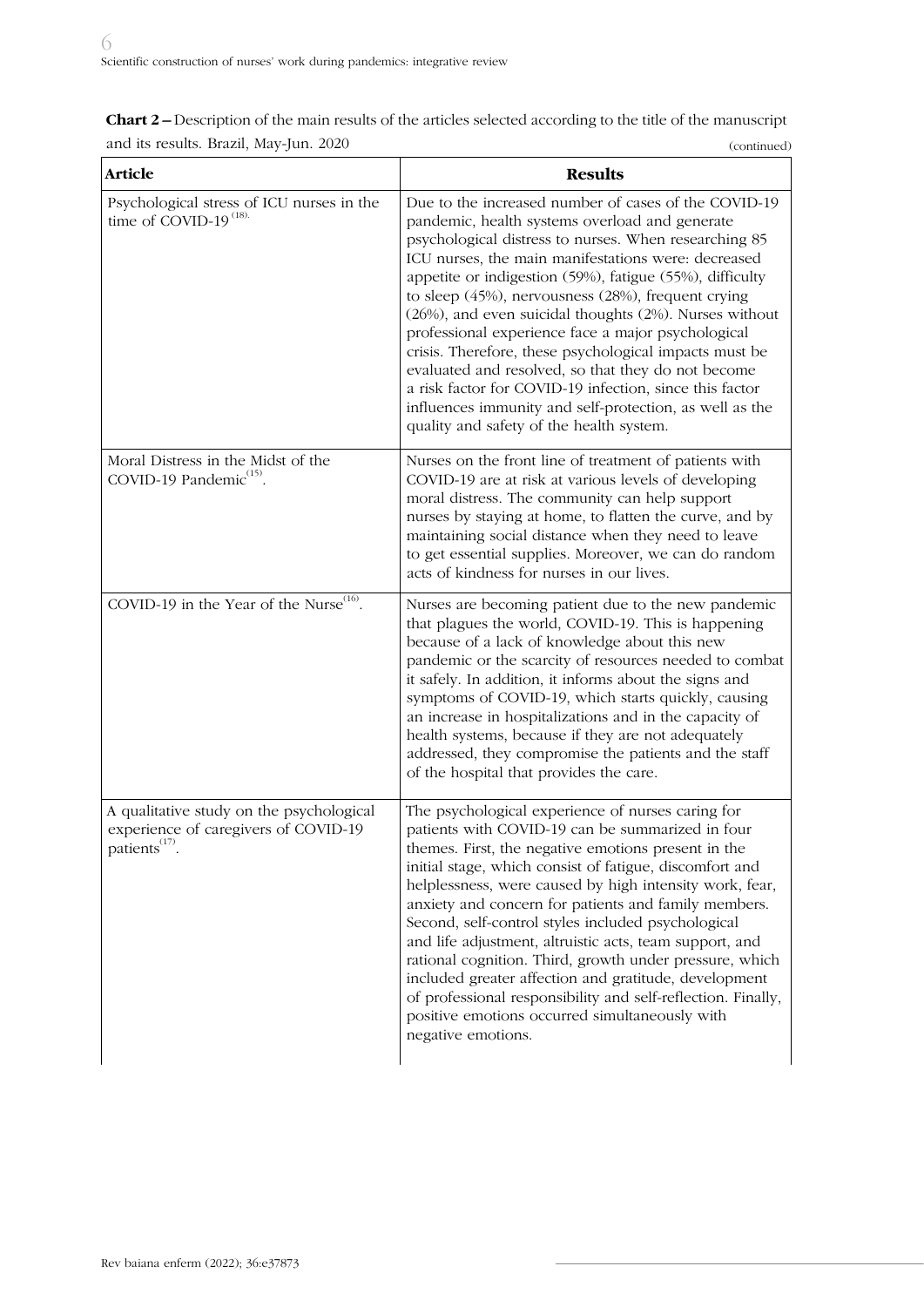| <b>Article</b>                                                                                                                                                               | <b>Results</b>                                                                                                                                                                                                                                                                                                                                                                                                                                                                                                                                                                                                                                                                                                                                                                                                     |
|------------------------------------------------------------------------------------------------------------------------------------------------------------------------------|--------------------------------------------------------------------------------------------------------------------------------------------------------------------------------------------------------------------------------------------------------------------------------------------------------------------------------------------------------------------------------------------------------------------------------------------------------------------------------------------------------------------------------------------------------------------------------------------------------------------------------------------------------------------------------------------------------------------------------------------------------------------------------------------------------------------|
| The professional values of Chilean nurses<br>in times of sanitary crisis by Covid- $19^{(19)}$ .                                                                             | Nurses in Chile face new unknown medical situations<br>that can threaten their lives. Students and colleagues<br>observe how professional values, so closely linked<br>to the professional, strengthen them, promoting their<br>professional identities and appropriate work behaviors,<br>how to prioritize the needs and demands of care for<br>individuals, families and communities, take care of<br>them, protect their moral and legal rights, provide<br>dedicated, human and high technical care, maintaining<br>their privacy and confidentiality, making quality 24-hour<br>shifts and isolating themselves from their families to<br>"take care of them".                                                                                                                                               |
| What the COVID-19 pandemic tells us<br>about the need to develop resilience in<br>the nursing workforce <sup>(22)</sup> .                                                    | Most studies on resilience in health systems, such as<br>the National Health System, are based on organizational<br>crises, such as lack of nurses, aging of the workforce<br>and financial constraints. However, Nursing can<br>learn lessons from the past to become more resilient,<br>especially considering the 2020 COVID-19 pandemic.<br>This article briefly analyzes the previous pandemics<br>and disasters that have affected health systems, as<br>well as the 2020 COVID-19 pandemic, and considers<br>how leading nurses can support the team and show<br>organizational resilience during these emergencies. The<br>article also discusses how leading nurses can develop<br>their own resilience.                                                                                                  |
| Management of the coronavirus pandemic<br>in a hospital: professional experience<br>report $^{(20)}$ .                                                                       | For nurses, nursing technicians and physicians, the<br>pandemic represents a challenge for mental health.<br>Due to the great pressure, these health professionals<br>tend not to take care of their own mental health in the<br>constant and tireless coping with COVID-19, a fact that<br>provides the appearance of suffering related to anxiety<br>and stress.                                                                                                                                                                                                                                                                                                                                                                                                                                                 |
| Management and leadership of nursing<br>services in the emergency plan for the<br>pandemic COVID-19: the experience of<br>the clinic hospital of Barcelona <sup>(21)</sup> . | The recent onset of COVID-19 requires an<br>understanding of the experience of the disease, its<br>analysis of transmission, severity, isolation and<br>management of the care performed. The COVID-19<br>pandemic has put the health system, attitude and<br>collaboration to the test of the citizen, but above all,<br>the great professionalism of all enables daily patient<br>care. Nursing departments play a key role in providing<br>essential care to communities during these types of<br>disasters, which can rapidly increase services and<br>burden the functional capacity and safety of hospitals<br>and the health system in general. The ability to work<br>as a team, emotional management and respect for<br>the organizational decisions made allow facing the<br>challenges of the pandemic. |

**Chart 2 –** Description of the main results of the articles selected according to the title of the manuscript and its results. Brazil, May-Jun. 2020 (continued)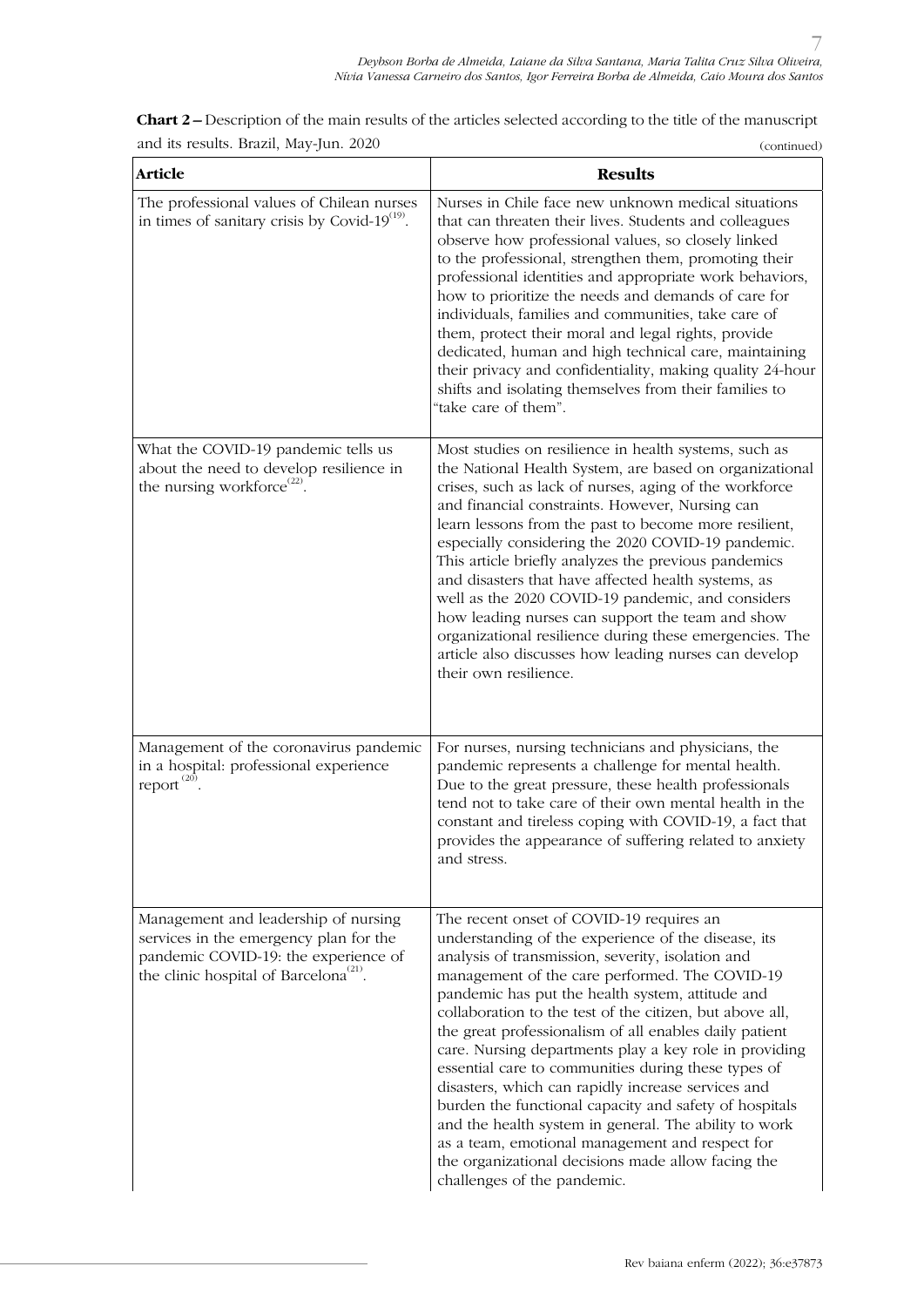| <b>Chart 2 –</b> Description of the main results of the articles selected according to the title of the manuscript |             |
|--------------------------------------------------------------------------------------------------------------------|-------------|
| and its results. Brazil, May-Jun. 2020                                                                             | (continued) |

| <b>Article</b>                                                                                                              | <b>Results</b>                                                                                                                                                                                                                                                                                                                                                                                                                                                                                                                                                                                                                                                                                                                                                                                                                                                                                                                                                                                                                                                                            |
|-----------------------------------------------------------------------------------------------------------------------------|-------------------------------------------------------------------------------------------------------------------------------------------------------------------------------------------------------------------------------------------------------------------------------------------------------------------------------------------------------------------------------------------------------------------------------------------------------------------------------------------------------------------------------------------------------------------------------------------------------------------------------------------------------------------------------------------------------------------------------------------------------------------------------------------------------------------------------------------------------------------------------------------------------------------------------------------------------------------------------------------------------------------------------------------------------------------------------------------|
| Estimating Weekly Call Volume to a<br>National Nurse Telephone Triage Line in<br>an Influenza Pandemic <sup>(23)</sup> .    | Nurses' screening telephone lines, such as Flu on Call®<br>of the Centers for Disease Control and Prevention<br>(CDC), a national nurse screening line, can help<br>reduce the increased demand for health care during an<br>influenza pandemic by screening patients, providing<br>advice on clinical treatments, pandemic care and<br>information and access to prescribed antiviral drugs.                                                                                                                                                                                                                                                                                                                                                                                                                                                                                                                                                                                                                                                                                             |
| Influenza infection control practices in<br>labor and delivery units during the 2009<br>H1N1 influenza pandemic $^{(24)}$ . | Respondents (73.8%) reported that CDC guidance<br>was very helpful for infection control at research<br>and development sites during the pandemic. The<br>presence of written infection control policies was<br>evaluated, consistent with CDC guidelines in hospital<br>research and development units, during the 2009<br>H1N1 influenza pandemic and its implementation rate,<br>in most cases, questioning women on arrival about<br>recent flu-like symptoms (89.4%, 89.9%), immediately<br>initiating antiviral drugs in cases of suspected or<br>confirmed influenza (65.2%, 49%), immediately<br>isolating sick women from healthy women (90.7%,<br>84.7%), requesting that sick women wear masks during<br>research and development (67%, 57.7 %), immediately<br>separating healthy newborns from sick mothers (50.9%,<br>42.4%) and bathing healthy babies when stable (58.4%,<br>56.9%). The written policies reported for five of the six<br>practices increased during the pandemic. Five of the<br>six written policies remained above the baseline after<br>the pandemic. |
| Nurses: Courageous, Committed,<br>and Fed $Up^{(25)}$ .                                                                     | The nurses are moving away and manifesting. The<br>New York State Nurses Association has filed a lawsuit<br>against the State and several hospitals for failing to<br>protect workers. Hospitals are fighting a provision in<br>the COVID-19 combat project that would set standards<br>to ensure the protection of nurses. Several other unions<br>are joining these efforts, noting in a joint statement that<br>nurses are unnecessarily willing to lose their lives by<br>leaving their patients and family members behind, just<br>because employers and the government do not invest<br>in the highest level of protection.                                                                                                                                                                                                                                                                                                                                                                                                                                                         |
| Legal aspects of COVID-19 pandemic<br>management for community nurses <sup>(26)</sup> .                                     | Among the major concerns regarding patient care, there<br>stands out the care provided by professionals who<br>contracted the virus, since there have been reports<br>of cases in which professionals were the means of<br>transmission. Physicians are prominent in these cases,<br>and thus far, there are few reports of the effect of this<br>situation on nurses. However, the probability is that it<br>will begin to exist.                                                                                                                                                                                                                                                                                                                                                                                                                                                                                                                                                                                                                                                        |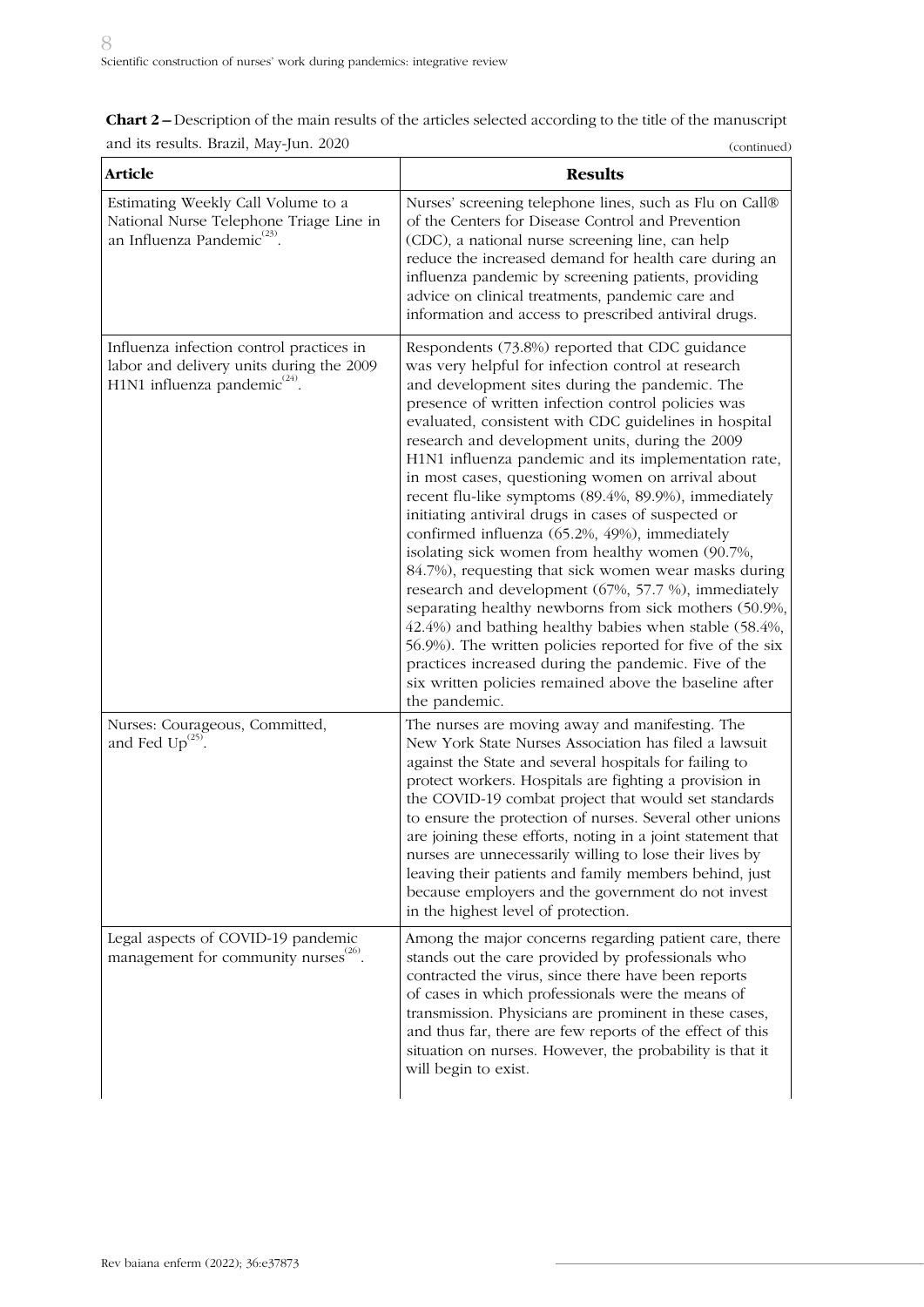| <b>Article</b>                                                                                                       | <b>Results</b>                                                                                                                                                                                                                                                                                                                                                                                                                                                                                                                                                                                                                           |
|----------------------------------------------------------------------------------------------------------------------|------------------------------------------------------------------------------------------------------------------------------------------------------------------------------------------------------------------------------------------------------------------------------------------------------------------------------------------------------------------------------------------------------------------------------------------------------------------------------------------------------------------------------------------------------------------------------------------------------------------------------------------|
| 100 years on: the Spanish Flu, pandemics<br>and keeping nurses safe <sup>(27)</sup> .                                | Investments in the health workforce are needed to fulfill<br>the commitment to Universal Health Coverage and the<br>growing demand for qualified care for people with<br>complex conditions and health needs. Nurses should be<br>at the center of the stage to meet those needs and be<br>adequately equipped and supported. The Lancet study<br>also concluded that substantial investments in health<br>systems – and specifically in the health workforce – are<br>urgently necessary, not only to improve preparedness<br>for future epidemics and meet basic needs, but also to<br>limit the health effects of the Ebola epidemic. |
| Nurses and practitioners during the flu<br>epidemic of 1918: Analysis through the<br>Spanish press <sup>(28)</sup> . | There is a scarcity of information in quantitative terms<br>about nursing professionals, the care they offered and<br>the tasks they performed, characterizing a situation that<br>could be labeled as invisibility and subordination that<br>lasted throughout the twentieth century and that is still<br>current, which influenced socially the low recognition<br>of the profession.                                                                                                                                                                                                                                                  |
| Expanding nursing's role in responding to<br>global pandemics $5/14/2018^{(29)}$ .                                   | A threat to possible pandemics is the delay in early<br>identification of infections. To reduce this fact,<br>the health professional needs to provide efficient<br>communication with the infected person, so that he/she<br>can start the identification of the pathogen, appropriate<br>treatment and prevention of increased viral circulation.<br>Moreover, the recognition of the main symptoms,<br>aiming to alert the population and preventive services<br>to prevent and/or reduce the spread of the virus.                                                                                                                    |

**Chart 2 –** Description of the main results of the articles selected according to the title of the manuscript and its results. Brazil, May-Jun. 2020 (conclusion)

Source: Created by the authors.

#### **Discussion**

The review carried out in this study showed that only 1 article selected for evaluation dealt with quantitative research, while 14 articles were written from a qualitative perspective. Regarding the category of these studies, of the 15 selected, 5 were occupational risk, 5 were management, 4 were working conditions and only 1 discussed aspects of health education. Thus, the nurse's work covers several fields, highlighting: management of health services and systems, direct care to individuals and collectivities (healthy or not), health promotion and prevention, popular health education, health and nursing teaching and training, as well as research and extension activities<sup>(29)</sup>.

The categorized studies mostly address occupational risks and are related to working conditions in Nursing and Health, especially in pandemics, representing the majority of the identified studies. Among the occupational risks, moral suffering is observed, and the feelings and experiences of anger, anxiety, frustration, insomnia, and even suicidal thoughts stand out, which are increased by the feeling of inability to take action to deal with suffering, since this state can be predisposed by internal and individual situations, external and/or due to institutional postures<sup>(15-17)</sup>.

Contextualizing occupational risks, nurses are increasingly becoming sick before pandemic contexts. This fact shows the importance of health safety in services, through access to adequate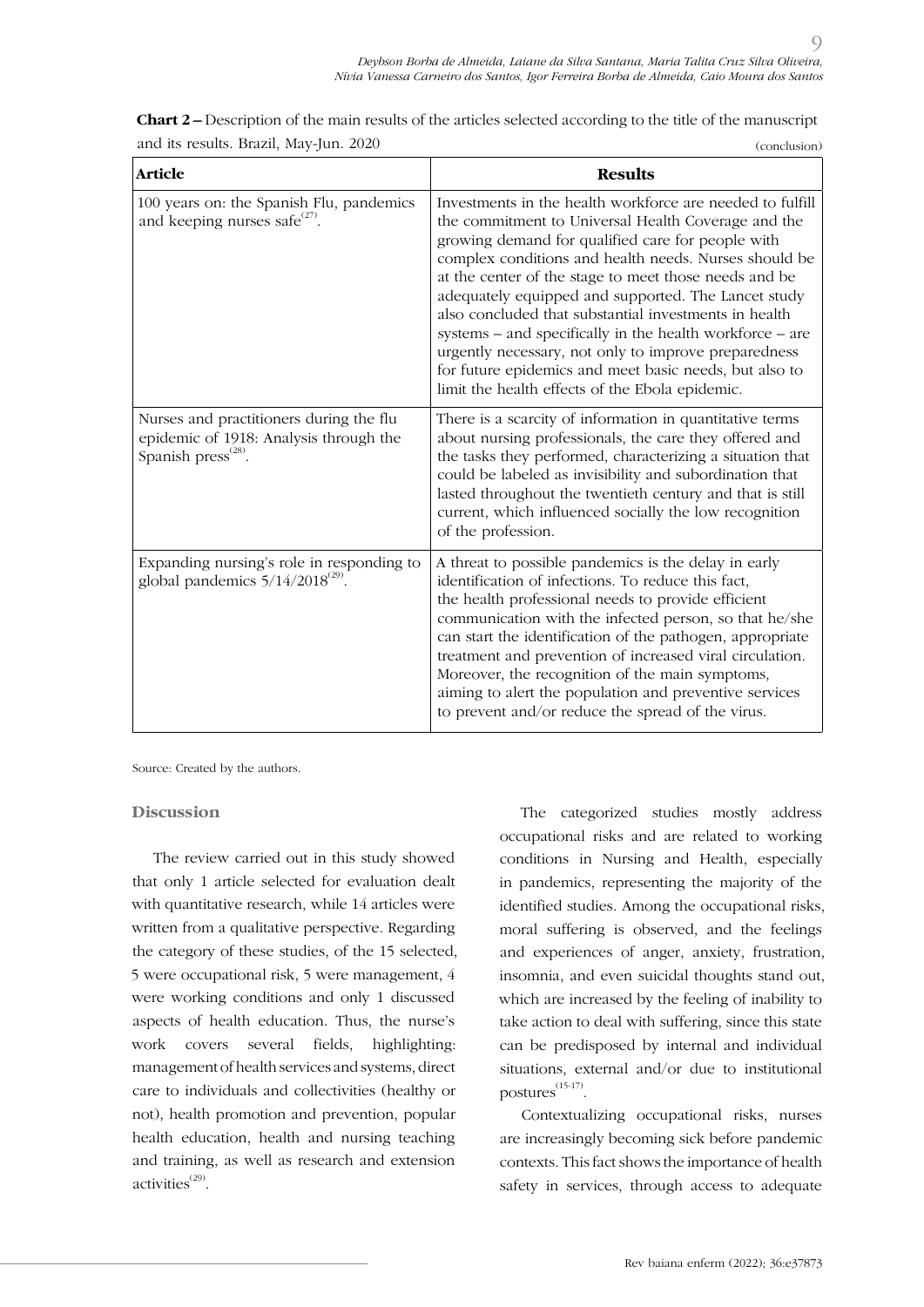working conditions, as well as specific structural issues, linked to models of care and management, organizational culture, the availability of care technologies and personal protective equipment (PPE), personnel dimensioning appropriate to legal, ethical and technical prerogatives, services to nurses' families, training and interpersonal interaction to facilitate the adaptation and support of nurses in coping with pandemics<sup>(18)</sup>.

From this perspective, other studies highlight that nurses identify that coping with pandemics increases the incidence of occupational risks, which generates apprehension, such as: higher probability of infection, work overload, concern for family members who may become infected by having contact with them and increased level of stress at work. It is essential to consider these aspects in the plan and practice of local-regional contingency of the pandemic $(19)$ .

Subsequently, there was concentration of studies on the management theme in relation to care, health services and staff. The nurse's work has as scope of action the management of health services and systems. This expresses its centrality, because when one thinks about the existence of other health practices, nurses usually articulate the care of all other professionals, whether in primary health care, in the hospital and outpatient component and in rehabilitation $(20-21)$ .

Furthermore, the nurse's management of the service deals with issues related to infrastructure, material resource management, solid waste management, dimensioning, forecasting, staff provision and distribution, nursing team management and indissociability with direct care to critical patients<sup> $(22)$ </sup>. Moreover, when talking about pandemics in the management aspect, one also talks about the ability to manage a multidisciplinary team, highlighting the scope of the nurse's attributions and the provision of care to people, families and communities $^{(23-24)}$ .

The third category identified in the data analysis was working conditions, which are intertwined with occupational risks; more specifically, it was identified that the historical, economic, gender and religious issues of Nursing influence the value of its workforce, as well as the professional recognition and visibility<sup>(25)</sup>.

On the other hand, studies indicate that health and Nursing professionals are identified as high risk and vulnerability in situations of coping with a pandemic<sup>(26)</sup>. When working conditions are already precarious, they become more expressed in a crisis situation, such as the pandemic.

The highlights are widely discussed in the literature when it comes to the nurse's work, including extensive working hours, low salaries, submission, fragility of professional identity, intense work rhythm, professional devaluation, interpersonal conflicts, among other factors triggering physical and psychic exhaustion. During a pandemic, these conditions are worsened by the crisis that health services and systems go through.

The value of nurses' lives and their civil responsibility conflict, which can bring consequences for their health and safety in the performance of their work activities, since, under greater pressure, these professionals tend to neglect their own mental health in the tireless and constant fight against the pandemics, which can lead to the emergence of disorders related to stress and anxiety<sup> $(27)$ </sup>.

Nurses are subjected to work intensity, poor working conditions and work process management models that expand exploration and exposure to unhealthy issues. The dimensions of the precariousness analyzed affect the workers and also the clinical and managerial practice, and prevent or limit the care provided to the user, because there is a deep distancing from the recommended in the working conditions in the daily routine of health services, although ensured in the legal and ethical field $^{(28)}$ . In addition, the intensity of work produced by the accumulation of employments, organizational and worker weaknesses, enhanced by the crisis situation, predispose nurses to physical, mental and psychological fatigue, which can contribute to the occurrence of errors in care.

It is worth mentioning that, on the other hand, the instances of professional representation and supervision express the political fragility of the category and still need greater strengthening in the field of social disputes, both in the macro space and in the micro space of relationships $^{(28)}$ .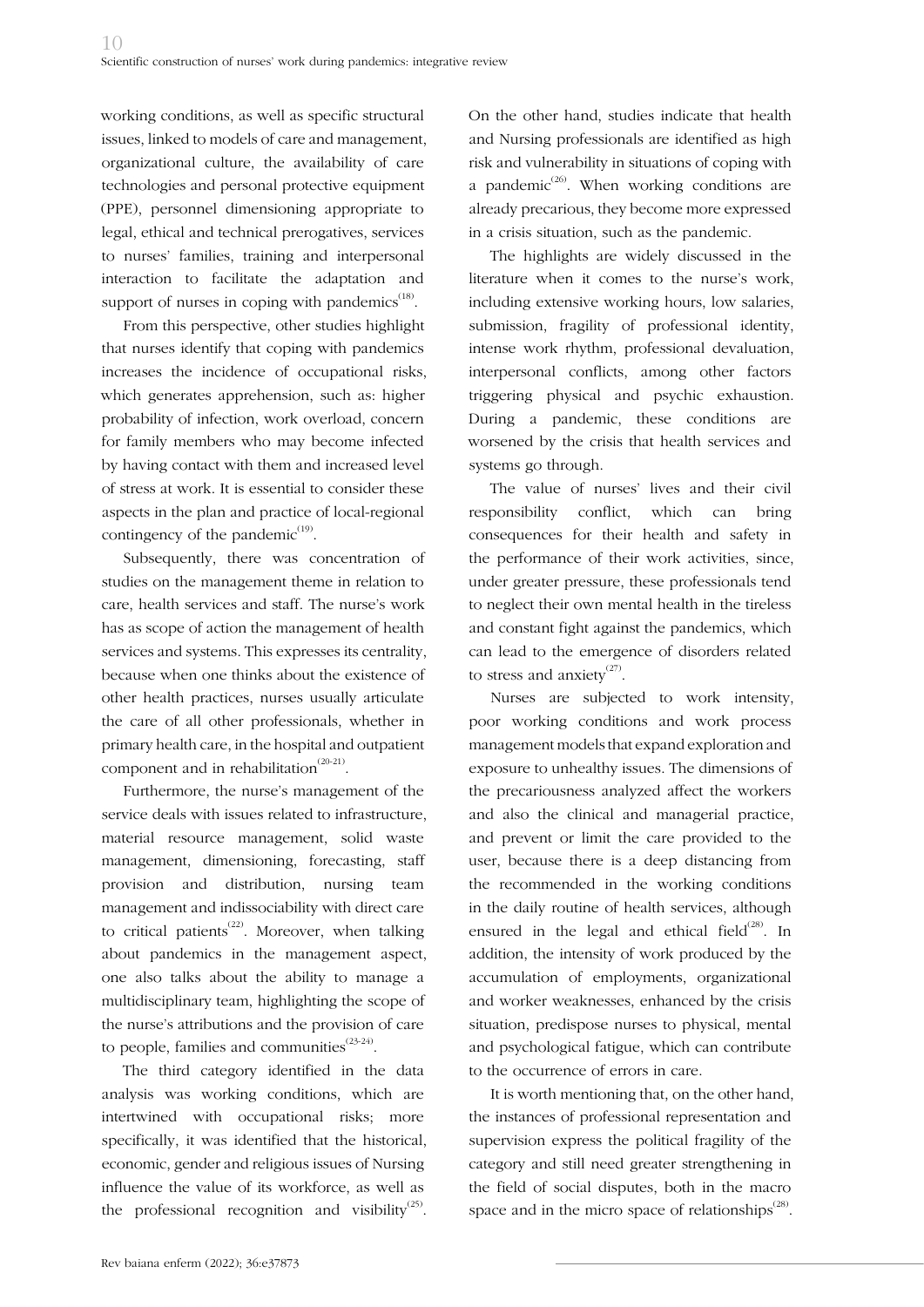In the fourth category, there is a study on the theme of health education, which, in turn, has importance in the construction of a health consciousness, essential in pandemic times, having imbrication with all health dimensions linked to informative and formative practices directed to the population: promotion, prevention, cure and rehabilitation $(14)$ .

Finally, there stands out the lack of studies addressing the specific aspects of nursing care, the invisibility of Nursing theories and process, which negatively affects the population and the health field in general. The care of the nurse is linked exclusively to medical scientific discoveries, as if she were a mere doctor's prescription fulfiller and did not have an autonomous field for professional practice.

Therefore, the studies, in their entirety, are linked to the macro category work, with the work defined as a social praxis, with repercussion in the individual and collective field, of social, complex, dynamic, mutant character and that is distinguished from any other type of animal practice by its reflective, dialectical, conscious, propositional, strategic, instrumental and moral nature<sup>(30)</sup>.

In practical terms, the nurse's work is an important field of studies, especially in pandemic times, as it will have repercussions on the destruction more evidently of the process of loss of social rights that Brazilians live in, with 1,990,202 nursing workers affected by the restructuring of work, which promoted the precariousness of working relationships and conditions, resulting in the multiplicity of employments, low wages, commitment of labor rights, subjection to undignified working conditions, consequently affecting the work process, living with insecurity related to job loss and lack of social security, which contributes to the acceptance of exploitation and submission to undignified working conditions<sup>(31)</sup>.

## **Conclusion**

The analysis of the selected articles revealed the concentration of studies on the theme of occupational risk and management, which demonstrates that, during pandemics, the expression of the nurse's work focuses on the field of management, and the problem of daily services is intensified with the worsening of occupational risks. Moreover, they also express the unawareness of nurses' work, the Nursing process and theories, and no study addressed proposals for direct care to the patient linked to their specific knowledge.

The findings show the macro category of work, bringing the dilemmas of health services, social disputes of power and social valorization, as well as the precariousness of the services and working conditions to which nurses and their staff are exposed. Despite the centrality of the nurse's work and the diverse field of action, the studies do not bring innovative aspects of the field of human care, much less a conception of health other than the absence of the disease, beyond a physical body. Thus, they reflect practices focused on biological and/or managerial issues.

Finally, it is important to recognize the political fragility of the professional field, the structuring of associations, unions and council to face the disputes at stake when it comes to work, who sells and who buys the workforce, its representation and recognition, and this involves professional and technical training, as well as the recognition of social class.

#### **Collaborations:**

1 – conception, design, analysis and interpretation of data: Deybson Borba de Almeida, Laiane da Silva Santana, Maria Talita Cruz Silva Oliveira, Nívia Vanessa Carneiro dos Santos, Igor Ferreira Borba de Almeida and Caio Moura dos Santos;

2 – writing of the article and relevant critical review of the intellectual content: Deybson Borba de Almeida, Laiane da Silva Santana, Maria Talita Cruz Silva Oliveira, Nívia Vanessa Carneiro dos Santos, Igor Ferreira Borba de Almeida and Caio Moura dos Santos;

3 – final approval of the version to be published: Deybson Borba de Almeida, Laiane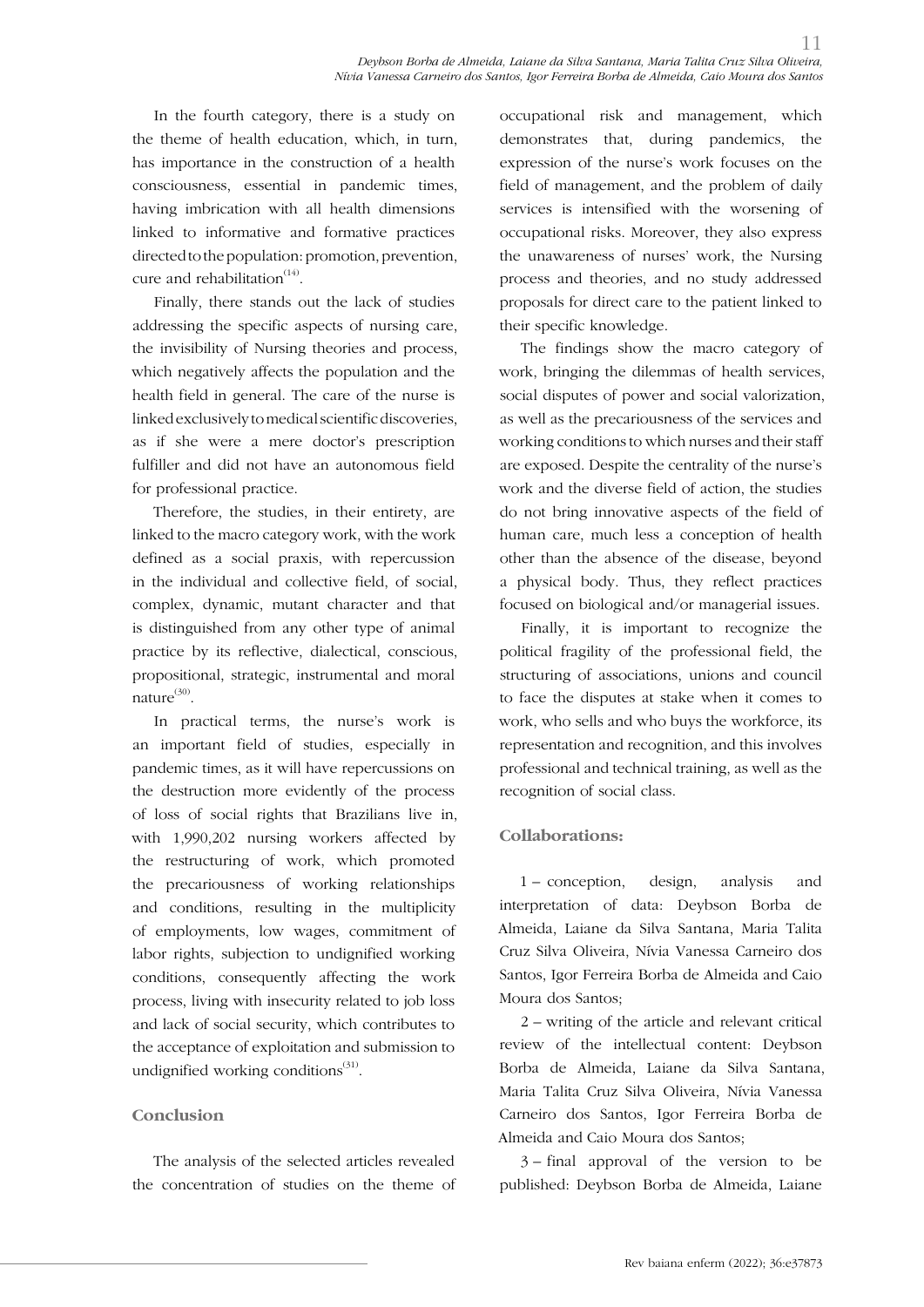da Silva Santana, Maria Talita Cruz Silva Oliveira, Nívia Vanessa Carneiro dos Santos, Igor Ferreira Borba de Almeida and Caio Moura dos Santos.

### **References**

- 1. Almeida MCP, Rocha SMM. O trabalho de Enfermagem. São Paulo: Cortez, 1997.
- 2. Magalhães SSA, Machado CJ. Conceitos epidemiológicos e pandemias recentes: novos desafios. Cad saúde colet. 2014;22(1):109-10. DOI: https://doi.org/10.1590/1414-462X201400010016
- 3. Chinn PL. Critical theory and emancipatory knowing. In: Rich KL, Butts JB, editors. Philosophies and theories for advanced nursing practice. Massachusettes: Jones & Bartlett Learning; 2015. p. 143-63.
- 4. Sanna MC. Os processos de trabalho em Enfermagem. Rev bras enferm. 2007 Apr;60(2):221-4. DOI: https://doi.org/10.1590/ S0034-71672007000200018
- 5. Croda JHR, Garcia LP. Resposta imediata da Vigilância em Saúde à epidemia da COVID-19. Epidemiol Serv Saúde. 2020;29(1):e2020002. DOI: http://dx.doi.org/10.5123/s1679-497420200001 00021
- 6. Brasil. Ministério da Saúde. Coronavírus Brasil. Painel Coronavírus [Internet]. Brasília (DF); 2020 [cited 2020 Apr 20]. Available from: https://COVID. saude.gov.br/
- 7. Moreira MRC, Xavier SPL, Machado LDS, Silva MRF, Machado MFAS. Enfermagem na pandemia da COVID-19: análise de reportagens à luz da Teoria do Reconhecimento. Enferm Foco 2020;11(1esp):116-23. DOI: https://doi. org/10.21675/2357-707X.2020.v11.n1.ESP.3581
- 8. Daly J, Jackson D, Anders R, Davidson PM. Who speaks for nursing? COVID-19 highlighting gaps in leadership. J Clin Nurs. 2020;29(15-16):2751-2. DOI: 10.1111/jocn.15305
- 9. Soares CB, Hoga LAK, Peduzzi M, Sangaleti C, Yonekura T, Silva DRAD. Integrative Review: Concepts and Methods Used in Nursing. Rev esc enferm USP. 2014;48(2):335-45. DOI: https://doi. org/10.1590/S0080-6234201400002000020
- 10. Pompeo DA, Rossi LA, Galvão CM. Integrative literature review: the initial step in the validation process of nursing diagnoses. Acta paul enferm.

2009;22(4):434-8. DOI: https://doi.org/10.1590/ S0103-21002009000400014

- 11. Mendes KDS, Silveira RCCP, Galvão CM. Revisão integrativa: método de pesquisa para a incorporação de evidências na saúde e na enfermagem. Texto contexto - enferm. 2008;17(4):758-64. DOI: http://dx.doi.org/10.1590/ S0104-07072008000400018
- 12. Minayo MCS (org.). Pesquisa Social: teoria, método e criatividade. 18a ed. Petrópolis (RJ): Vozes; 2001.
- 13. Brasil. Ministério da Saúde. Resolução n. 466, de 12 de dezembro de 2012. Aprova as diretrizes e normas regulamentadoras de pesquisas envolvendo seres humanos [Internet]. Brasília (DF); 2012 [cited 2012 Dec 12]. Available from: https://bvsms.saude.gov. br/bvs/saudelegis/cns/2013/res0466\_12\_12\_2012. html
- 14. Corless IB, Nardi D, Milstead JA, Larson E, Nokes KM, Orsega S, et al. Expanding nursing's role in responding to global pandemics 5/14/2018. Nurs Outlook. 2018;66(4):412-5*.* DOI: https://doi.org/10.1016/ j.outlook.2018.06.003
- 15. Cacchione PZ. Moral Distress in the Midst of the COVID-19 Pandemic. Clin Nurs Res. 2020;29(4):215-6. DOI: https://doi.org/10.1177/ 1054773820920385
- 16. Treston C. COVID-19 in the Year of the Nurse. J Assoc Nurses AIDS Care. 2020;31(3):359-60. DOI: http://dx.doi.org/10.1097/JNC.00000000000 00173
- 17. Sun N, Wei L, Shi S, Jiao D, Song R, Ma L, et al. A qualitative study on the psychological experience of caregivers of COVID-19 patients. Am J Infect Control. 2020;48(6):592-8. DOI: https://dx.doi.org/10.1016%2Fj.ajic.2020.03.018
- 18. Shen X, Zou X, Zhong X, Yan J, Li L. Psychological stress of ICU nurses in the time of COVID-19. Crit Care. 2020 May;24(200). https:// doi.org/10.1186/s13054-020-02926-2
- 19. Fuentes PS. Los valores profesionales de las enfermeras (os) chilenas (os) en tiempos de crisis sanitaria por Covid-19. Horiz enferm*.* 2020;31(1):1-2. DOI: http://dx.doi.org/10.7764/ Horiz\_Enferm.31.1.1-3
- 20. Rodrigues NH, Silva LGA. Gestão da pandemia Coronavírus em um hospital: relato de experiência profissional. J. Nurs Health. 2020;10(spe):e20104004. DOI: https://doi.org/10. 15210/jonah.v10i4.18530